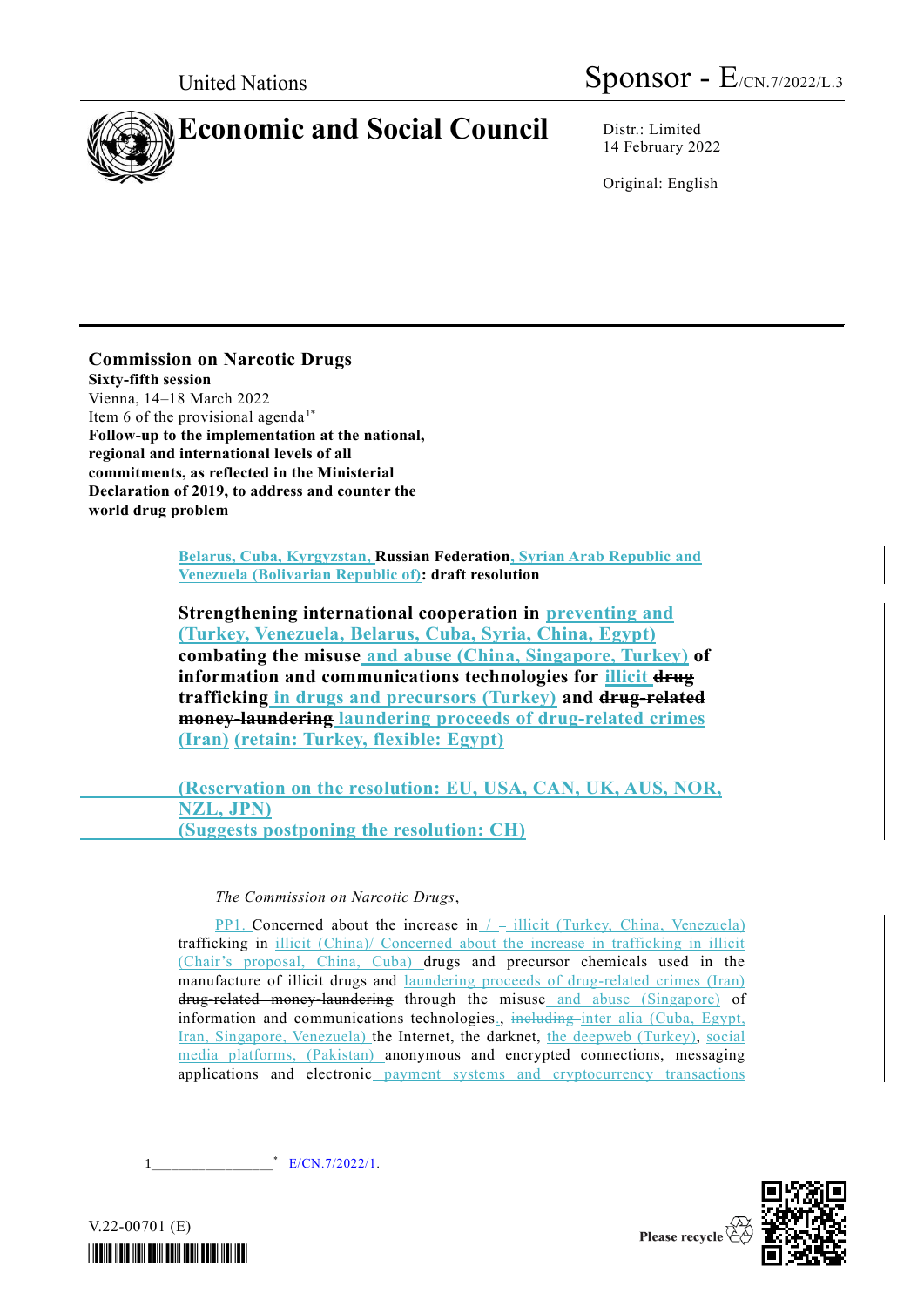(Russian Federation)/-and virtual<sup>2</sup> (reservation by Iran) payment systems and other tools which may emerge in the future (China).

PP2. *Recognizing* that the coronavirus disease (COVID-19) pandemic triggered greater misuse and abuse (Singapore) by criminal organizations of information and communications technologies for illicit (Egypt, Singapore) trafficking in drugs and precursors, as well as of electronic and virtual (reservation by Iran) payment systems for drug-related money-laundering all proceeds of drug related crimes (Iran),

#### *[PP2 agreed in informals]*

PP3. *Recognizing Acknowledging (Mexico)also* that changes in trafficking methods, including increases in the contactless sale of drugs by means of the darknet and the Internet, require the adaptation of the relevant legislations and (Turkey) law enforcement authorities' and financial intelligence units' working techniques,

#### *[PP3 agreed in informals]*

PP3 bis. *Taking into account* the challenges and impediments that some Member States face in countering the misuse and abuse of information and communication technologies for drug trafficking particularly in having access to and acquiring of the needed software, hardware tools and equipment for the process of identifying, seizing, handling and transporting digital evidence in laundering proceeds of drug-related crimes in terms of fulfilling their commitments under the three drug control conventions. (Iran, Venezuela)

# *[PP3 bis agreed in informals]*

PP3 ter. *Reaffirming* the importance of increasing and strengthening provision [and to increase the provision of technical assistance and capacity-building at all levels to Member States, upon request, to prevent and counter the use of technologies, including the Internet, by drug trafficking networks and transnational criminal organizations, to facilitate drug-related activities; (Cuba, Venezuela, South Africa, Turkey, Egypt, Burkina Faso)] of specialized technical assistance including adequate financial assistance, training, capacity building, equipment and technology at all levels to Member States, in particular transit countries, upon request, to prevent and counter the use of technologies by drug trafficking networks and transnational criminal organizations and further reaffirming the need for adopting effective and concrete measures including through mobilization of resources for assisting Member States in the fight against misuse and abuse of information and communication technologies for drug trafficking;

### (Iran)

#### *[PP3 ter agreed in informals]*

PP3 ter alt. *Reaffirming* the importance to increase and strengthen the provision of technical assistance, including adequate financial assistance, and capacity building, equipment and technology at all levels to Member States, upon request, to prevent and counter the misuse and abuse of information and communication technologies by drug trafficking networks and transnational criminal organizations, to facilitate drug-related activities. (Chair's proposal, Cuba, South Africa, Iran)

### *[PP3 ter alt agreed in informals]*

PP4. *Recognizing further* that increased social distancing and general isolation during the COVID-19 pandemic have made the use of private-sector platforms – a feature of the drug trafficking environment for the past several years – a convenient

<sup>2</sup> Electronic payment systems are always linked to a fiat currency, while virtual payments systems are not only linked to a fiat currency but can also be converted to other virtual currencies, for example, bitcoin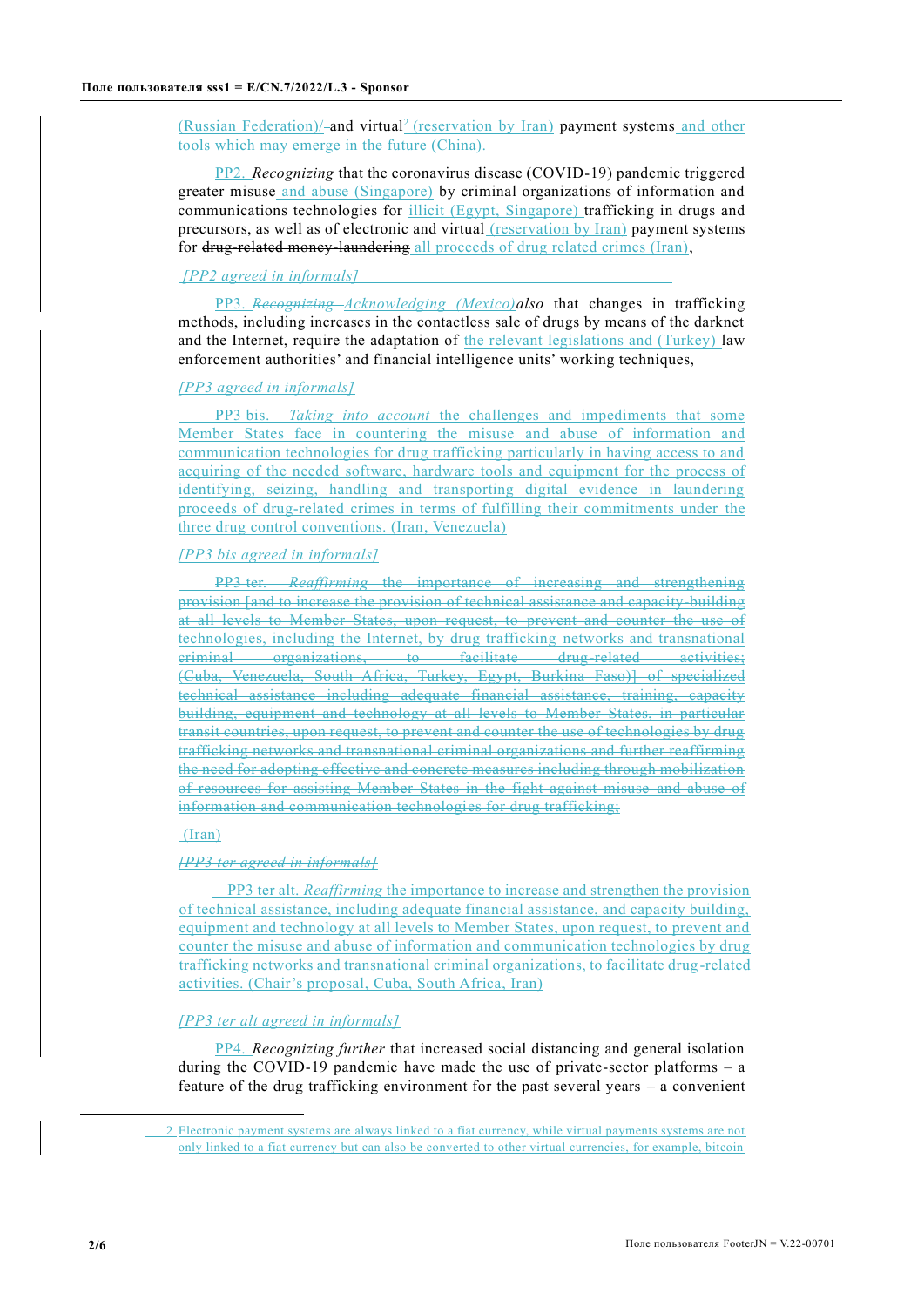way to arrange the purchase and delivery of drugs and precursors have increased the need for law enforcement, -regulatory and other relevant authorities to engage, as appropriate, with the private sector to assist in efforts to detect and interdict trafficking, and noting the relevant expert group meetings convened by, inter alia, the International Narcotics Control Board on these topics,

### *[PP4 agreed in informals]*

*[PP5 Recalling* the recommendation contained in the outcome document of the thirtieth special session of the General Assembly, entitled "Our joint commitment to effectively addressing and countering the world drug problem",<sup>3</sup> on strengthening international cooperation in order to prevent and counter drug-related criminal activities using the Internet, consistent with relevant and applicable law,

*PP6 Recalling also* the Ministerial Declaration on Strengthening Our Actions at the National, Regional and International Levels to Accelerate the Implementation of Our Joint Commitments to Address and Counter the World Drug Problem,<sup>4</sup> in which Member States noted that the criminal misuse of information and communications technologies for illicit drug-related activities was increasing, ]

PP5. *Recalling* all commitments related to addressing the challenges posed by the misuse and abuse of information and communication technologies for drug trafficking and drug-related money laundering, as contained in the Political Declaration and Plan of Action on International Cooperation towards an Integrated and Balanced Strategy to Counter the World Drug Problem, the Joint Ministerial Statement of the 2014 high-level review by the Commission on Narcotic Drugs of the implementation by Member States of the Political Declaration and Plan of Action on International Cooperation towards an Integrated and Balanced Strategy to Counter the World Drug Problem, and outcome document of the thirtieth special session of the General Assembly, entitled "Our joint commitment to effectively addressing and countering the world drug problem", as well as the Ministerial Declaration on Strengthening our Actions at the National, Regional and International Levels to Accelerate the Implementation of Our Joint Commitments to Address and Counter the World Drug Problem, adopted during the ministerial segment of the sixty-second session of the Commission on Narcotic Drugs, held in Vienna on 14 and 15 March 2019 (Singapore, Egypt)

#### *[PP5 agreed in informals]*

PP6. *Recalling further* the *World Drug Report 2021*, in which it was stated that about 74 per cent of transactions on the darknet, or about 90 per cent of darknet sales, were drug-related,<sup>5</sup>

### *[PP6 agreed in informals]*

PP7. *Recalling* the United Nations Office on Drugs and Crime report entitled "Estimating illicit financial flows resulting from drug trafficking and other transnational organized crimes", in which it was acknowledged that, globally, less than 1 per cent of criminal proceeds were seized and frozen, <sup>6</sup>

# *[PP7 agreed in informals]*

PP8. *Recalling also* its resolution 64/1 of 12 April 2021, containing the statement of the Commission on Narcotic Drugs on the impact of the COVID-19 pandemic on the implementation of Member States' joint commitments to address and counter all aspects of the world drug problem, in which the Commission noted that

General Assembly resolution S-30/1, annex.

<sup>4</sup>\_\_\_\_\_\_\_\_\_\_\_\_\_\_\_\_\_\_ See *Official Records of the Economic and Social Council*, *2019, Supplement No. 8* (E/2019/28), chap. I, sect. B.

<sup>5</sup> Booklet 2, *Global Overview: Drug Demand and Drug Supply* (United Nations publication, 2021), p. 76. 6 Vienna, 2011, p. 7.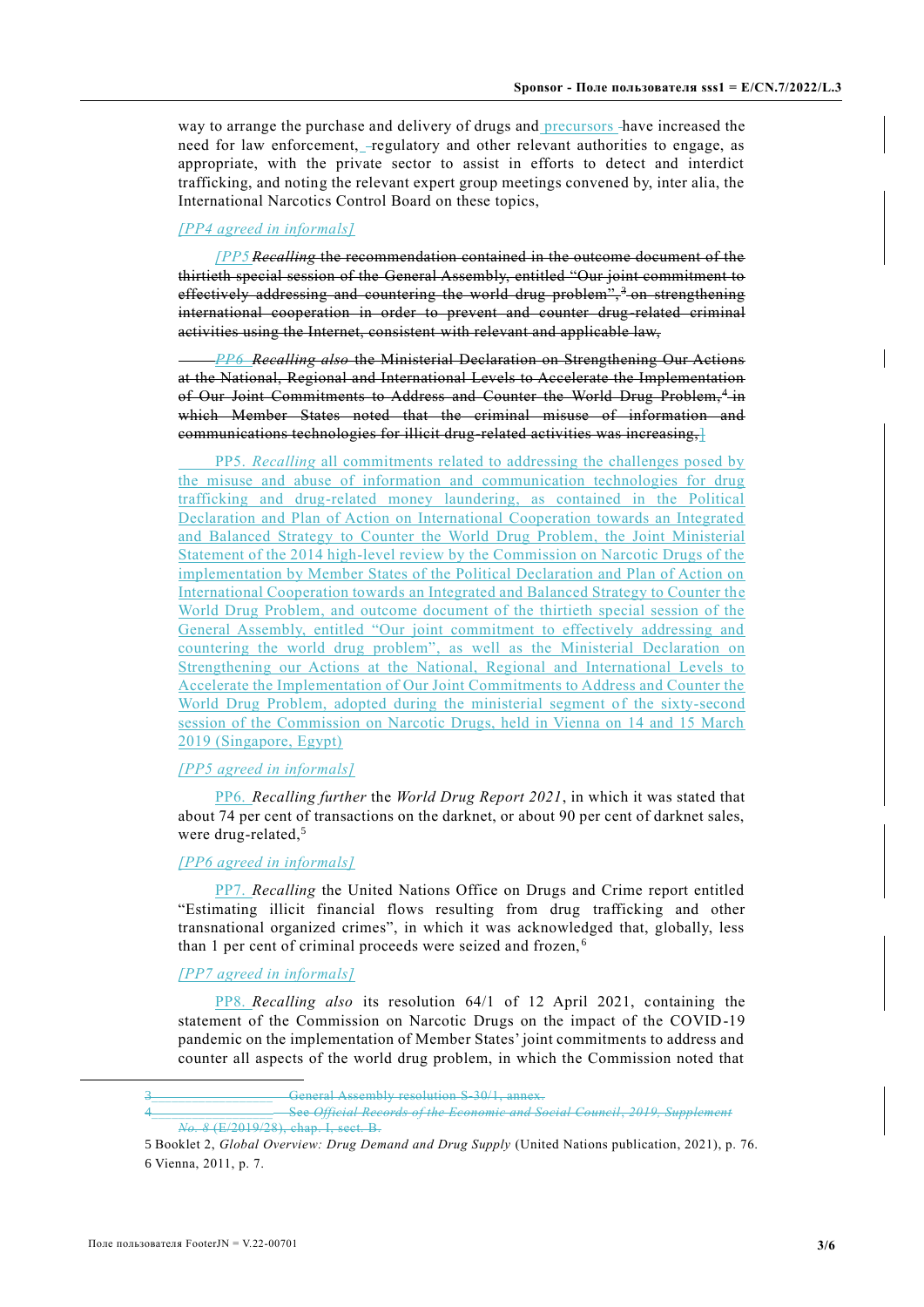the pandemic may have resulted in new methods of distribution and marketing of, and trafficking in, some types of drugs and precursors. (Pakistan, flexible: Iran, Egypt) delete: (Mexico, Singapore),

PP9. *Recalling further* the International Narcotics Control Board *Guidelines for Governments on Preventing the Illegal Sale of Internationally Controlled Substances through the Internet*, 7

### *[PP9 agreed in informals]*

PP10. *Recalling* its resolutions 48/5 of 11 March 2005, entitled "Strengthening international cooperation in order to prevent the use of the Internet to commit drug-related crime", and 58/6 of 17 March 2015, entitled "Strengthening international cooperation in preventing and combating illicit financial flows linked to drug trafficking, from the anti-money-laundering perspective",

### *[PP10 agreed in informals]*

1. *Calls upon* Member States to strengthen the capacity of national law enforcement authorities and financial intelligence units and enhance national legislation in order to effectively detect and counter drug-related crime and money laundering laundering proceeds of drug-related crimes (Iran) conducted through the misuse and abuse (Singapore) of information and communications technologies, including inter alia (Venezuela) the Internet, the darknet, the deepweb, (Turkey) social media platforms, (Pakistan) anonymous and encrypted connections, messaging applications and electronic and virtual payment systems;

# *[OP1 agreed in informals]*

2. Encourages (China)*Urges* Member States to take appropriate measures to identify, intercept, interdict, disrupt and, when necessary, shut down online resources used for illicit (Egypt) trafficking in drugs and precursors used in manufacturing of illicit drugs (Turkey) and laundering of proceeds of such crime (Iran)  $\frac{d}{dx}$  related money-laundering, consistent with relevant and applicable law;

# *[OP2 agreed in informals]*

3. *Calls upon* Member States, where appropriate (Singapore, South Africa), to promote national coordination among financial intelligence units, judicial, police, customs and other competent authorities and the collaboration with,  $(Mexico)$  the private sector, civil society and other relevant stakeholders (Mexico, South Africa; reservation: Egypt), and postal and courier agencies in order to counter drug-related criminal activities conducted through the misuse and abuse (Singapore) of information and communications technologies;

4. *Urges* Member States to strengthen and enhance bilateral, regional and international cooperation, promote the exchange of information through appropriate mechanisms and enhance legal cooperation among relevant national authorities, including judicial assistance (Turkey) as appropriate (Singapore) in order to counter the misuse and abuse (Singapore) of information and communications technologies and electronic and virtual payment systems by criminal organizations for trafficking in drugs and precursors and laundering proceeds of drug-related crimes (Iran)drugrelated money laundering;

# *[OP4 agreed in informals]*

5. *Calls upon* Member States to, where appropriate (Singapore), encourage cooperation between internet service providers, (Iran) online payment service providers, (Chair's proposal) virtual asset (retain: Russian Federation, Turkey and Mexico) virtual platform providers (Egypt, Turkey, Venezuela) (Venezuela): internet

<sup>7</sup> United Nations publication, Sales No. E.09.XI.6.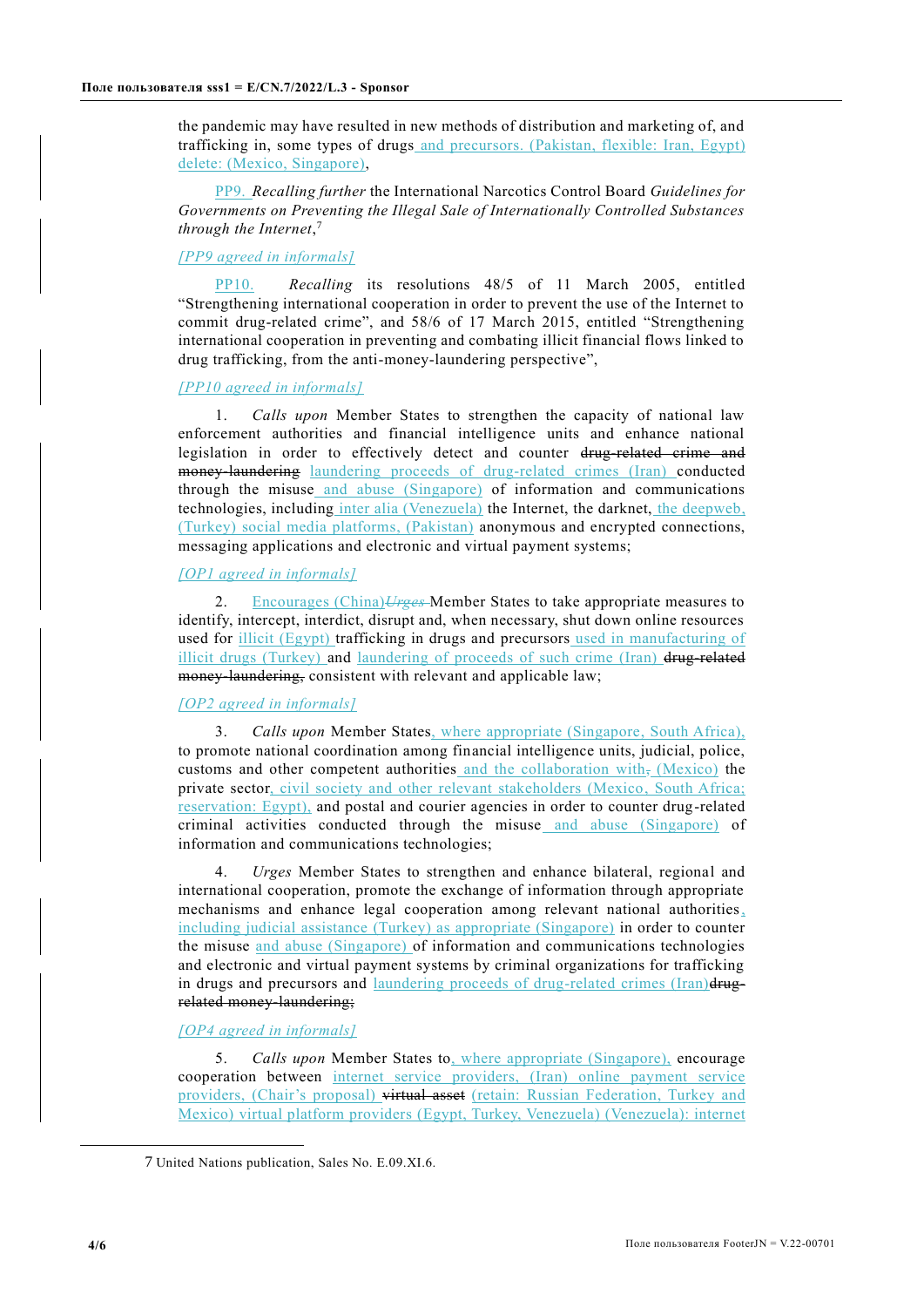and virtual asset providers; digital assets (Russian Federation; reservation: Iran; consult with capital: Egypt) service providers and competent authorities in terms of providing information regarding criminals involved in laundering proceeds of drugrelated crimes those who conduct operations at risk of constituting money-laundering (Iran, Turkey, Singapore); (Turkey: retain original language)

6. *Also calls upon* Member States where appropriate (Singapore) to identify including through cooperation of social networking service providers and similar entities (Iran) those who operate websites or online platforms used for trafficking in drugs and precursors or provide services for electronic and virtual payment systems for-laundering proceeds of drug-related crimes drug-related money-laundering(Iran);

# *[OP6 agreed in informals]*

7. *Encourages* competent national authorities to increase public awareness of the additional (Turkey) risks associated with the purchase of illicit drugs and precursors over the Internet and the darknet;

#### *[OP7 agreed in informals]*

8. *Requests* the United Nations Office on Drugs and Crime to conduct, in closecooperation consultation (Venezuela) with Member States, further (Venezuela) research on the global extent of trafficking in drugs and precursors and drug-related money laundering illicit financial flows and laundering proceeds of drug-related crimes (Iran, South Africa) through the misuse and abuse (Singapore) of information and communications technologies and inform Member States on the results of the research (Venezuela); [Mexico – addition of other stakeholders (civil society and other relevant stakeholders)]

8 bis *Requests* the United Nations Office on Drugs and Crime to develop voluntary international guidelines "in close cooperation (Venezuela: "consultation") with Member States" moving suggested by Cuba) on [preventing and combatting] (Venezuela) trafficking in drugs and precursors and [illicit financial flows linked to drug trafficking] (South Africa) drug-related money-laundering through the misuse and abuse (Singapore) of information and communications technologies; (Egypt)

[Mexico: addition of other stakeholders (civil society and other relevant stakeholders)]

9. Invites Urges (Venezuela, Iran) Member States with appropriate expertise and resources to provide technical assistance, capacity-building (South Africa, Cuba) upon request (Cuba, Iran) including in-service and advanced training programmes, in the field of countering the misuse and abuse (Singapore) of information and communications technologies for trafficking in drugs and precursors and drug-related money laundering proceeds of drug-related crimes (Iran) as well as to support and enhance use of new and advanced technologies by law enforcement as tools against such crimes (Iran, Egypt, Cuba, Venezuela);

#### *[OP9 agreed in informals]*

; OP9 bis. *Requests* the United Nations Office on Drugs and Crime in this regard to provide advanced information and communications technologies, specialized technical assistance and training to requesting States with a view to supporting their efforts in combating the misuse and abuse (Singapore) of information and communication technologies for drug trafficking and to enhance mobilization of resources for the purpose of strengthening and expediting provision of such assistance; (Iran)

*[OP9bis agreed in informals]*